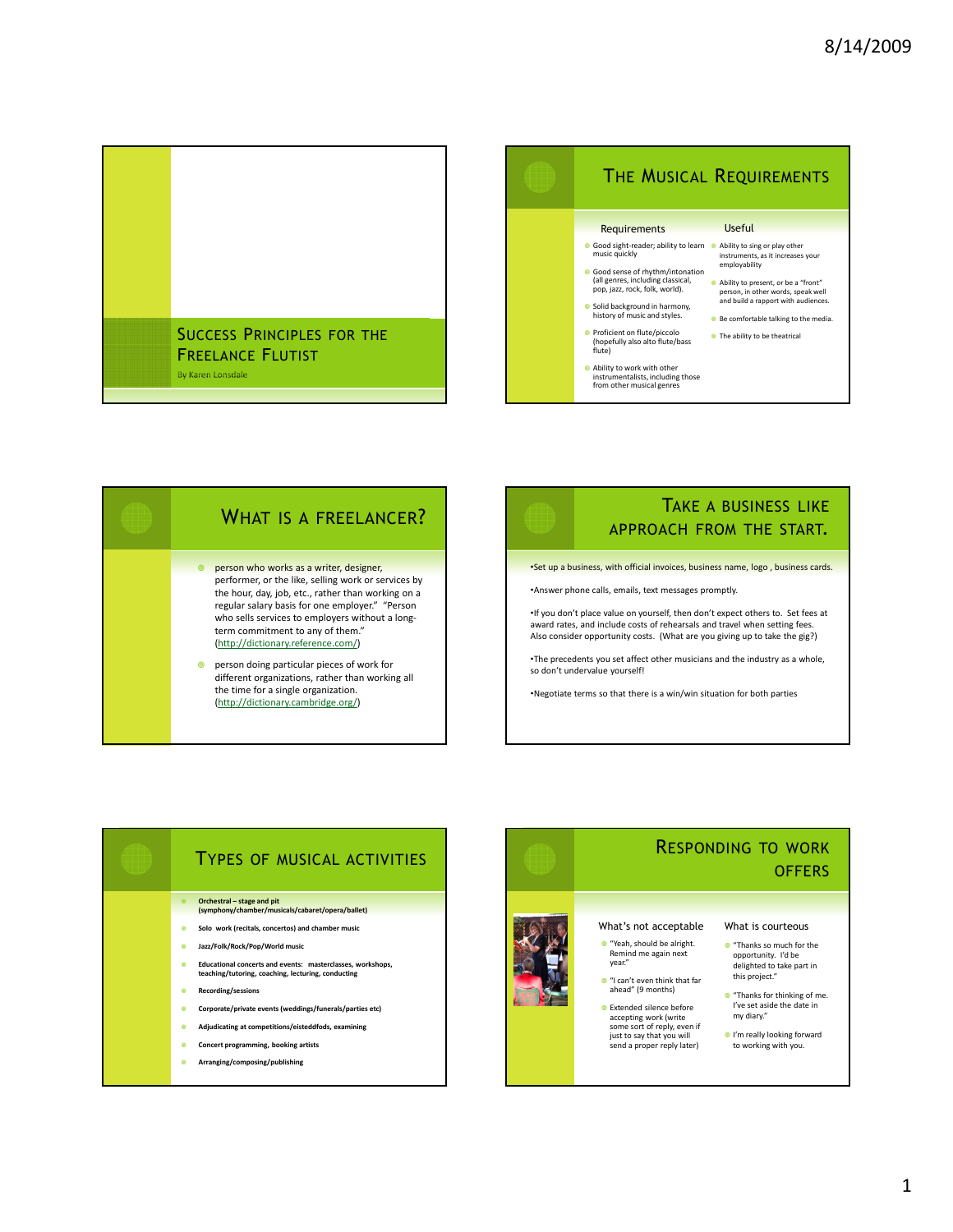## **DEPOSITS**

 People can be notorious for late cancellations, so ask for a 50% deposit at the time of booking, with the remainder of the fee to be paid one day prior to the gig, or on the day.

 Make terms of work CLEAR and IN WRITING. e.g playing flute and harp music for [name of event/address] on [date] from 3:30 – 5:00pm at [venue] for a fee of [\$].



 Don't be a musical snob! Be prepared to play a variety of styles and listen to as many genres as you can, so that you have a feel for them.

# BE VERSATILE

If you have another skill apart from flute playing, use it! (Arranging/singing/other

instruments etc). It makes you more employable and interesting as a performer.



perform/teach etc.







### 2